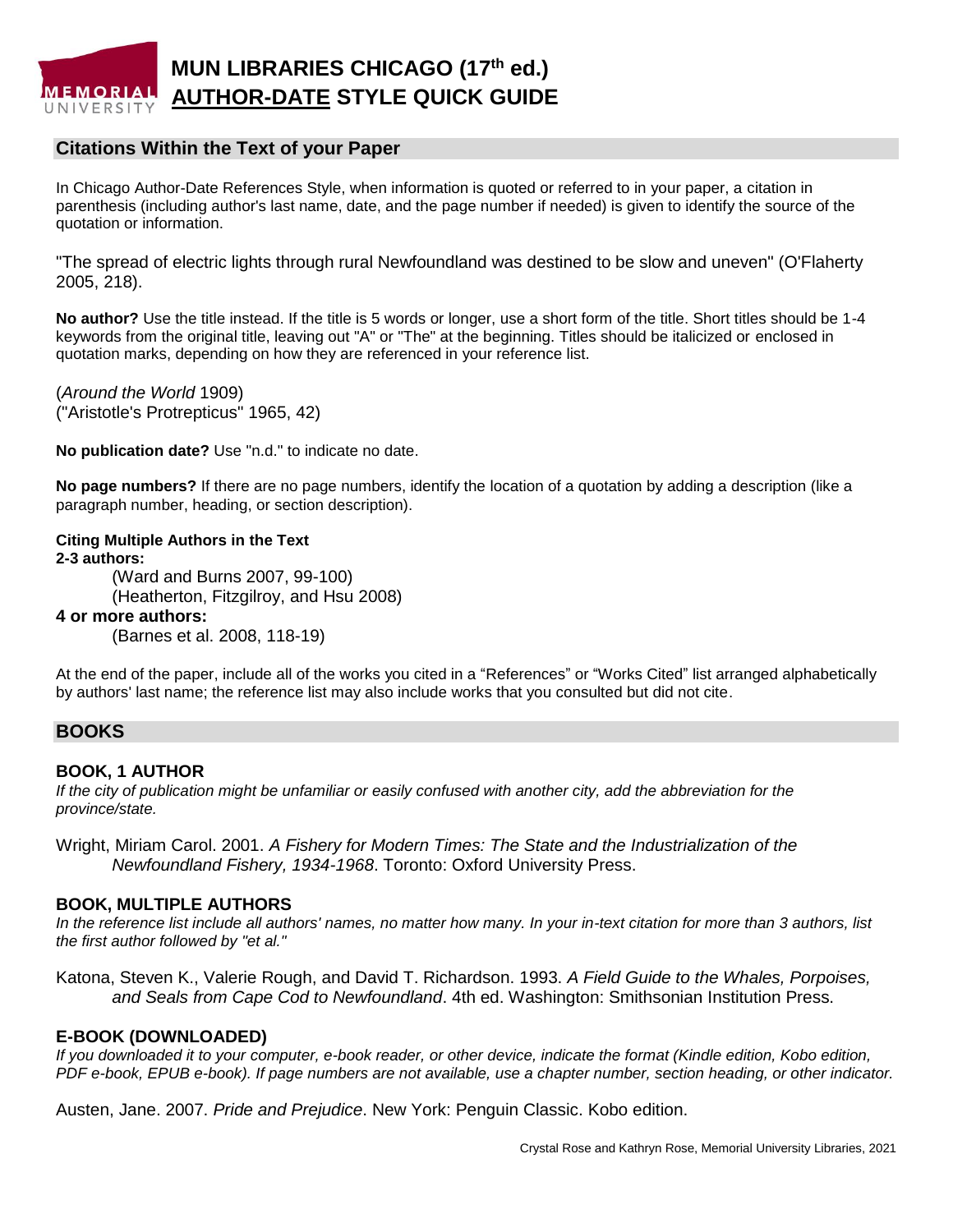# **E-BOOK (LIBRARY DATABASE)**

*Include the DOI or "digital object identifier". If it is not available, include the database name instead. Do not use a library database URL.*

Hubbard, Jennifer Mary. 2006. *A Science on the Scales: The Rise of Canadian Atlantic Fisheries Biology, 1898-1939*. Toronto: University of Toronto Press. Dès Libris.

## **E-BOOK (ONLINE)**

*Include the DOI or "digital object identifier" or a URL. If there are no page numbers, use a chapter number, section heading, or other indicator and in the note you may use a chapter or page specific URL. In the bibliography, use the URL for the book's main page.*

Southey, Robert. 1835. *The Early Naval History of England*. Philadelphia: Carey, Lea and Blanchard. https://www.google.ca/books/edition/The\_Early\_Naval\_History\_of\_England/ SY7Sjts3nPQC?hl=en&gbpv=0.

## **EDITED BOOK (EDITOR INSTEAD OF AN AUTHOR)**

*Add "ed." (or "eds." for multiple editors) after the name or names.*

Kelly, Ursula, and Elizabeth Yeoman, eds. 2010. *Despite this Loss: Essays on Culture, Memory and Identity in Newfoundland and Labrador*. St. John's, NL: Iser Books.

# **EDITED BOOK (EDITOR IN ADDITION TO AN AUTHOR)**

Pittman, Al. 2003. *An Island in the Sky: Selected Poetry of Al Pittman*. Edited by Martin Ware and Stephanie Mckenzie. St. John's, NL: Breakwater.

# **ARTICLE/CHAPTER IN AN EDITED BOOK**

Handcock, W. Gordon. 1977. "English Migration to Newfoundland." In *Peopling of Newfoundland: Essays in Historical Geography*, edited by John J. Mannion, 15-48. St. John's, NL: Memorial University of Newfoundland, Institute of Social and Economic Research.

### **TRANSLATED BOOK**

Carrier, Roch. 1970. *La Guerre, Yes Sir!* Translated by Sheila Fischman. Toronto: Anansi.

# **EDITION OF A BOOK (OTHER THAN THE FIRST)**

*Add the number of the edition after the title, and after the name of any editor(s) or translator(s).*

Butt, Kirk R. 2007. *Early Settlers of Bay St. Georg*e. 2nd ed. Whitby, ON: Boonen Books.

# **ARTICLES**

# **JOURNAL ARTICLE, 1 AUTHOR (PRINT)**

Cox, Gordon. 1977. "A Newfoundland Christmas Caroling Tradition." *Folk Music Journal* 3 (3): 242-60.

### **JOURNAL ARTICLE, MULTIPLE AUTHORS (PRINT)**

*In the reference list include all authors' names, no matter how many. In your in-text citation for more than 3 authors, list the first author followed by "et al."*

Hamilton, Lawrence C., Richard L. Haedrich, and Cynthia M. Duncan. 2007. "Above and Below the Water: Social/Ecological Transformation in Northwest Newfoundland." *Population and Environment* 25 (3): 195-215.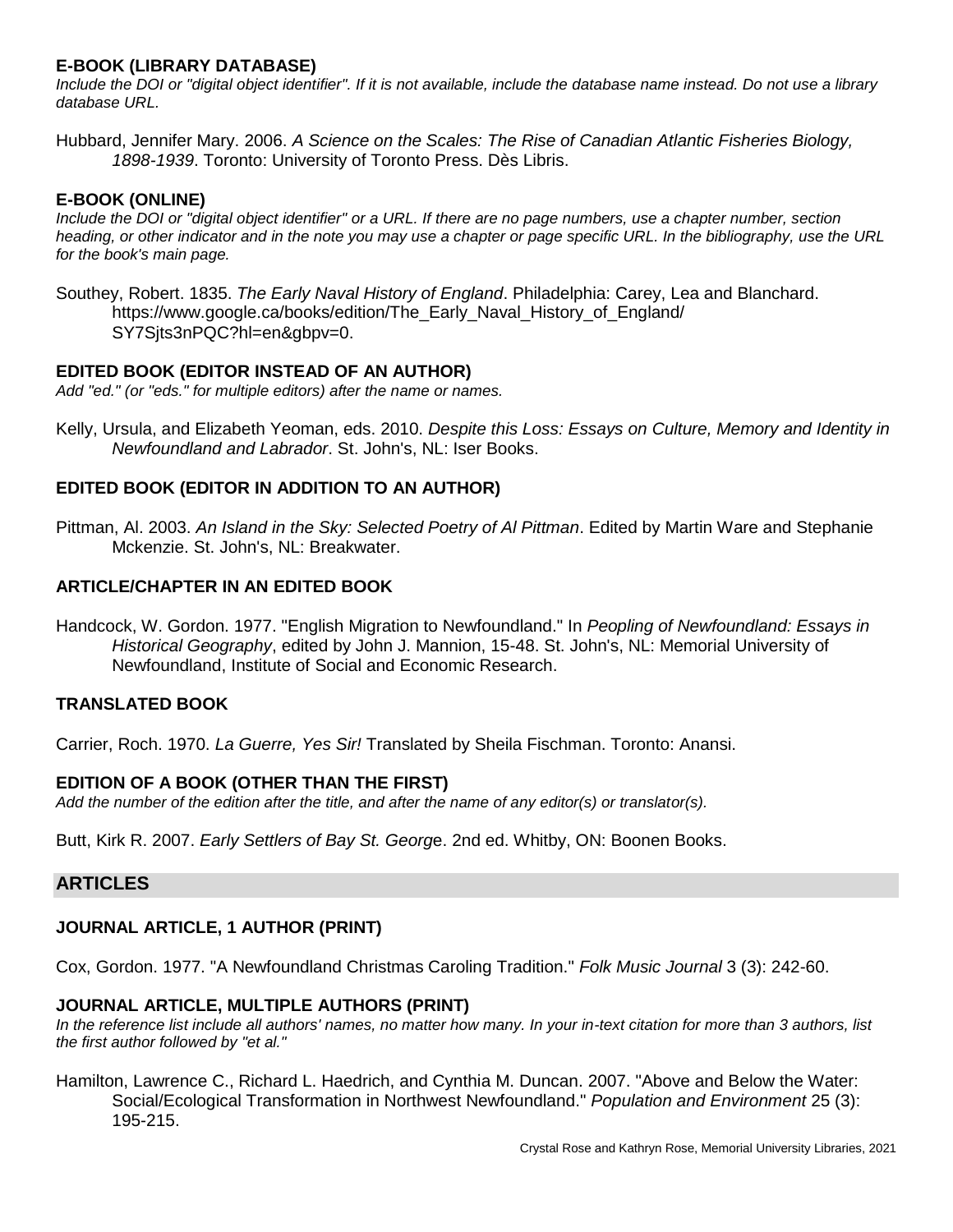## **JOURNAL ARTICLE (Library Database)**

Include the DOI or "digital object identifier." If it is not available, include the name of the database instead; do not include *library database URLs.*

- Pepin, Pierre, Eugene Colbourne, and Gary Maillet. 2011. "Seasonal Patterns in Zooplankton Community Structure on the Newfoundland and Labrador Shelf." *Progress in Oceanography* 91 (3): 273-285. https://doi/10.1016/j.pocean.2011.01.003.
- Heckel, Sandie. 2017. "Soundscapes: Using Informal Learning Pedagogy to Create a Canadian Strand of Musical Futures." *Canadian Music Educator* 58, no. 2 (Winter): 12-16. Music Index.

### **MAGAZINE ARTICLE**

*It is usually sufficient to cite magazines just within the text of your paper. Indicate the author, "Article Title", Magazine Title and date. Page numbers are not included. URLs are not necessary for online magazine articles.*

#### **In-text citation:**

As Harry Wilson noted, "the bountiful catches would not last" ("When Cod Was King," *Canadian Geographic*, December 2013).

#### **NEWSPAPER ARTICLE**

*In Chicago Style, newspaper articles are rarely included in your reference list. Refer to them in your in-text citation only. Indicate the author, "Article Title", Newspaper Title, and date.*

#### **In-text citation:**

In Dianne Crocker's article about Corner Brook's mill whistle, she notes, "there's even a nostalgia to the whistle where people equate it with home" (*Western Star*, March 5, 2012).

## **WEBSITES, SOCIAL MEDIA & BLOGS**

#### **WEBSITES**

*Include as much of the following information as you can. The word website or web page may be added in parenthesis after the Title or Owner/Sponsor of the site if the source is unclear.*

**Author. Year of publication. "Title" or Description of web page. Title or Owner/Sponsor of Website, Month day, year. URL.**

Higgins, Jenny. 2008. "Women's Suffrage." Newfoundland and Labrador Heritage*.* http://www.heritage.nf.ca/law/suffrage.html.

*A date of last revision or modification should only be included if no other date is provided.*

Janzen, Olaf U. 2014. "Beothuk and Mi'kmaq." Grenfell Campus, Memorial University of Newfoundland (website). Last modified January 13, 2014. http://www2.swgc.mun.ca/nfld\_history/nfld\_history\_ beothuk.htm.

### **NO AUTHOR?**

*If there is no person or organization obviously identified as the author, start with the title of the web page or document instead.*

"Newfoundland Government Rejects Environmental Impact Statement for Nickel Plant." 2008. Mining Watch Canada, November 28, 2008. http://www.miningwatch.ca/fr/newfoundland-government-rejectsenvironmental-impact-statement-nickel-plant-0.

### **NO DATE?**

*If there is no date available, include the date that you accessed the web page. In your in-text citation, use "n.d."* Kaufield, Kathy, and Alain Bosse. "Atlantic Lobster Food Service Guide." Lobster Council of Canada (website). Accessed March 11, 2020. https://lobstercouncilcanada.ca/wp-content/uploads/2017/03/.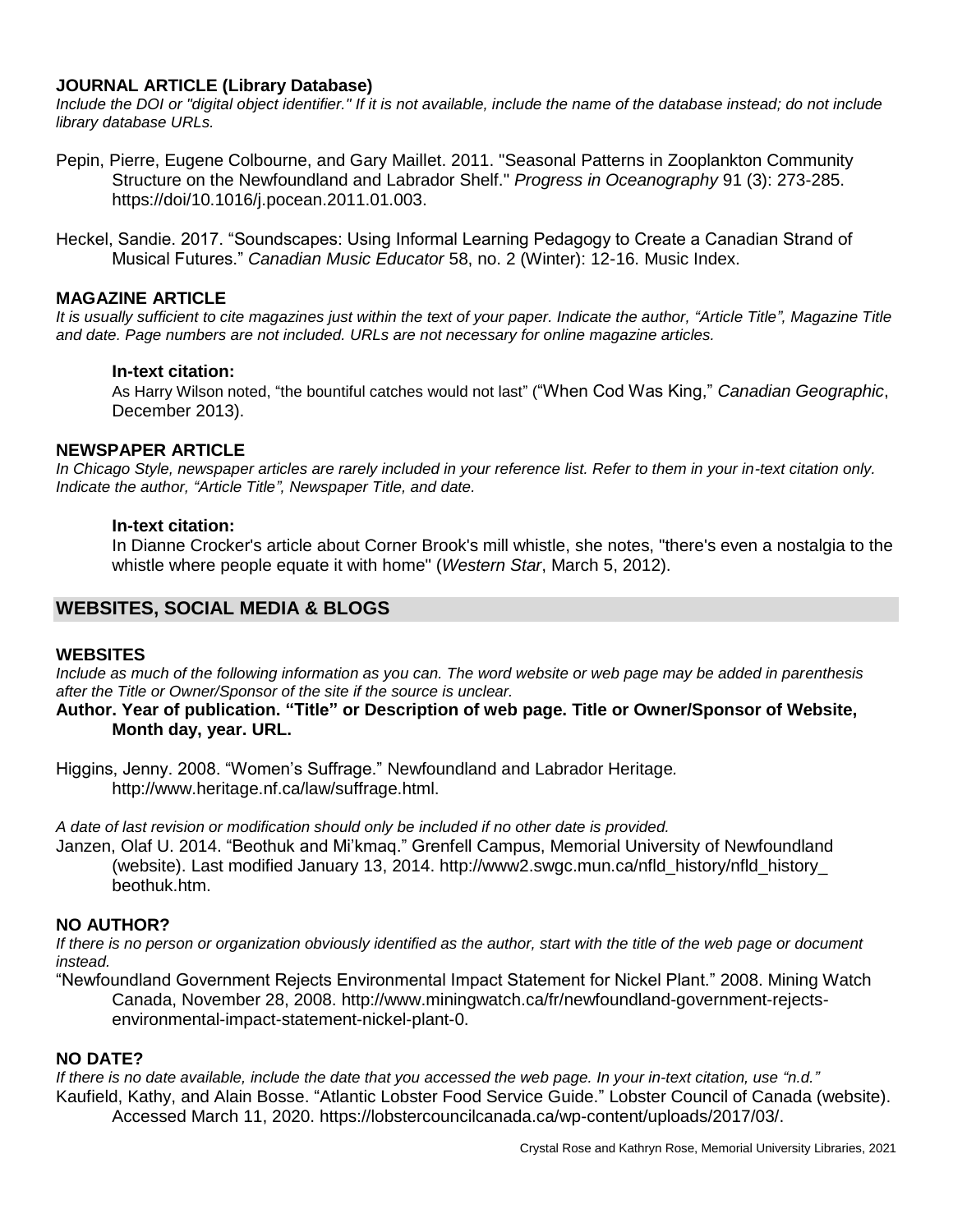Atlantic\_Lobster\_Guide\_P12\_compressed.pdf.

## **SOCIAL MEDIA POSTS**

*Retain a copy of the social media content cited, in case your cited post gets deleted. Social Media citations can often be limited to the text:*

#### **In-text citation:**

Local news organization VOCM's Question of the Day on Twitter was "With provincial vaccination rates nearing 80 percent, are you comfortable and ready to head back into the workplace?" (@VOCMNEWS, September 14, 2021).

*If it is necessary to include in the reference list, include the following information. If only a screen name is known, use the screen name in place of an author's name.*

**Author's Real Name (@Username). Year. "Up to the first 160 characters of the post, including spaces." Site Name and description if it is a photo or video, Month day, year of post. URL.**

Archives and Special Collections, Queen Elizabeth II Library, MUN (@MUNarchivesandspecialcollections). 2020. "JR Smallwood, Clara (Oates) Smallwood and their baby. Probably Ramsey. From the JR Smallwood backlog." Facebook photo, September 13, 2020. https://www.facebook.com/ MUNarchivesandspecialcollections/photos/a.985705874831536/3366479666754133/.

### **YOUTUBE VIDEO**

*Social Media citations can often be limited to the text:*

#### **In-text citation:**

BBC Ideas' YouTube video, "The Quiet Power of Introverts" (2020) explains how dopamine and acetylcholine affect the brain differently.

### **BLOG POSTS**

Blog posts are cited like online newspaper articles, and are rarely included in the reference list. Refer to them in your in*text citation only. Indicate the author, "Post Title", Blog Title, and date. The URL can be included in parenthesis.*

### **In-text citation:**

In her *Love of History* blog, Dr. Katsari made an interesting February 9, 2015 post on "Ancient Artifacts from the Erotic Museum in Paris" (http://loveofhistory.com/ancient-artifacts-from-the-erotic-museum-inparis/).

## **OTHER**

### **CLASS LECTURE, SPEECH, OR ACADEMIC TALK**

*Put the lecture title in quotation marks after the speaker's name. If the lecture is untitled, place the course name in square brackets.*

Bodner, John. 2008. [Folklore and Popular Culture]. Lecture, Grenfell Campus, Memorial University of Newfoundland, Corner Brook, NL, February 15, 2008.

### **CLASS NOTES ON COURSE WEBSITE (Brightspace)**

*Include date they were created, posted or last revised. If no such date is available include date of access, but in that case in your in-text citation, use "n.d." Include URL.*

Bodner, John. 2008. "Folksong." Course notes for Folklore and Popular Culture, Grenfell Campus, Memorial University of Newfoundland, Corner Brook, NL. http://online.mun.ca/folk1000%20jbodner/Feb%2015%202008.pdf.

### **DICTIONARY/ENCYCLOPEDIA (PRINT)**

*Chicago Style advises not including commonly used or well-known reference books in your bibliography but gives no specific instructions for author-date style. We recommend using a footnote, and omitting from your reference list. Do not*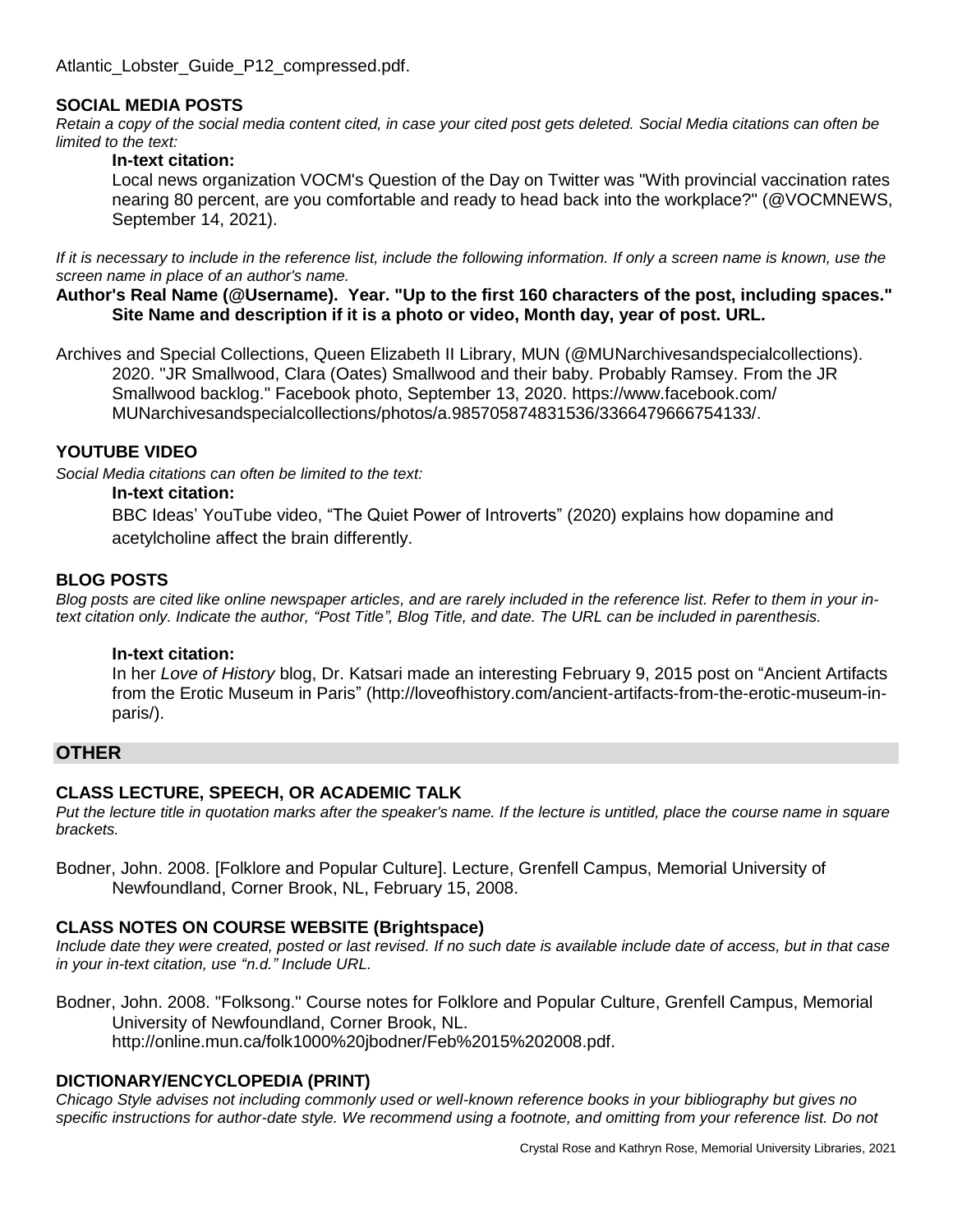*give full publication information; only provide edition, if other than first. Cite the title of the entry proceeded by s.v., meaning sub verbo, or "under the word"; plural s.vv.*

2. *Encyclopedia Britannica.* 15th ed. S.v. "Salvation."

# **DICTIONARY/ENCYCLOPEDIA (ONLINE)**

*Include the DOI or "digital object identifier". If it is not available, use the URL instead. If you accessed it through a library database, name the database; do not use a library database URL.* 

3. *Oxford English Dictionary*. 3rd ed. S.v. "Anomie." https://doi/10.1093/acref/9780199571123. 001.0001.

# **GOVERNMENT DOCUMENT, CANADIAN (PRINT)**

*The Chicago Manual recommends consulting the [Canadian Guide to Uniform Legal Citation \(9th edition\)](https://mun.primo.exlibrisgroup.com/permalink/01MUN_INST/1f101eq/alma991141973902511) for more specific information.*

Statistics Canada. 2007. *A National Overview: Population and Dwelling Counts, 2006 Census.* Ottawa: Statistics Canada.

## **GOVERNMENT DOCUMENT, CANADIAN (ONLINE)**

*Include publication or last revision/modification date; If no such date is available include date of access, but in that case in your in-text citation, use "n.d." Include URL.*

Environment Canada. 2011. "Canada's Emission Trends." http://www.ec.gc.ca/Publications/E197D5E7-1AE3- 4A06-B4FC-CB74EAAAA60F/CanadasEmissionsTrends.pdf.

## **INTERVIEW (UNPUBLISHED)**

*Interviews are not included in the reference list unless they are available for others to access (for example, in a library or archive, or posted online). Consider preserving a permanent record of any interviews you conduct to prevent possible challenges to the research.*

### **In-text citation:**

(David Peddle, interview by author, Corner Brook, NL, March 22, 2011)

### **MOVIE**

*For streaming films accessed through the library, include the database name (i.e. Audio Cine Films, Kanopy, Digital Theatre+). Do not use a library database URL.*

### **Streaming**

Zemeckis, Robert, dir. 1985. *Back to the Future.* Universal Pictures. Accessed September 13, 2020. Audio Cine Films.

### **DVDs**

Melford, George, and Varick Frissell, dir. 1931. *The Viking*. Burbank, CA: Morningstar Entertainment, 2008. DVD.

### **PERSONAL COMMUNICATION (CONVERSATION, EMAIL, TEXT, DM)**

*References to communications are usually built into the text and not included in the reference list. Email addresses should be omitted. If you need to include it, ensure you obtain the permission of the owner. Examples:*

In a text to the author on April 4, 2020, a representative from the organization wrote that...

(John A. Smith, pers. comm., May 29, 2005) (Edwin Bezzina, Facebook direct message to author, May 17, 2020)

### **THESIS/DISSERTATION (PRINT)**

Anger, Dorothy C. 1983. "Putting it Back Together: Micmac Political Identity in Newfoundland." Master's thesis, Memorial University of Newfoundland.